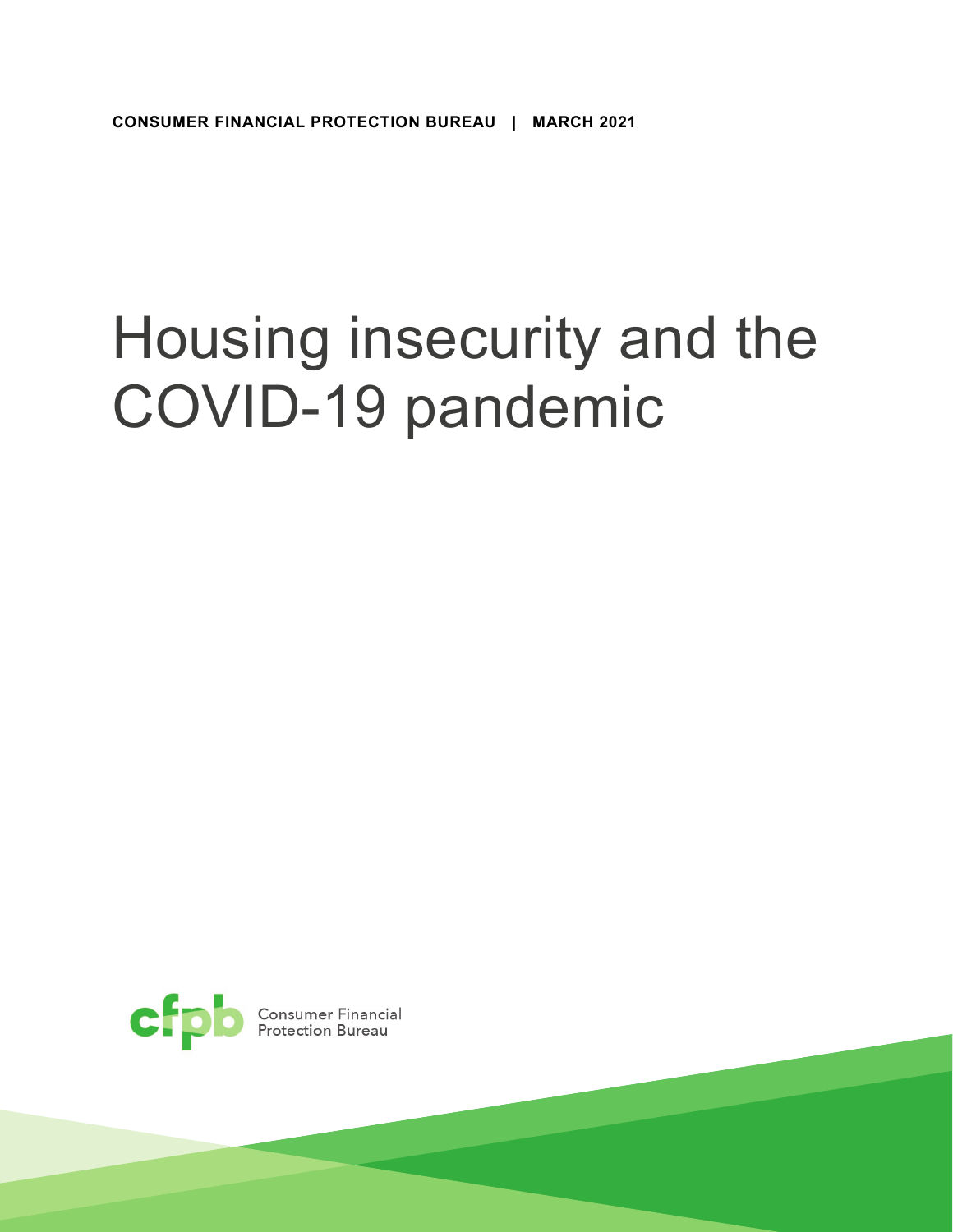### <span id="page-1-0"></span>Table of contents

| 3. |  |
|----|--|
|    |  |
|    |  |
|    |  |
|    |  |
|    |  |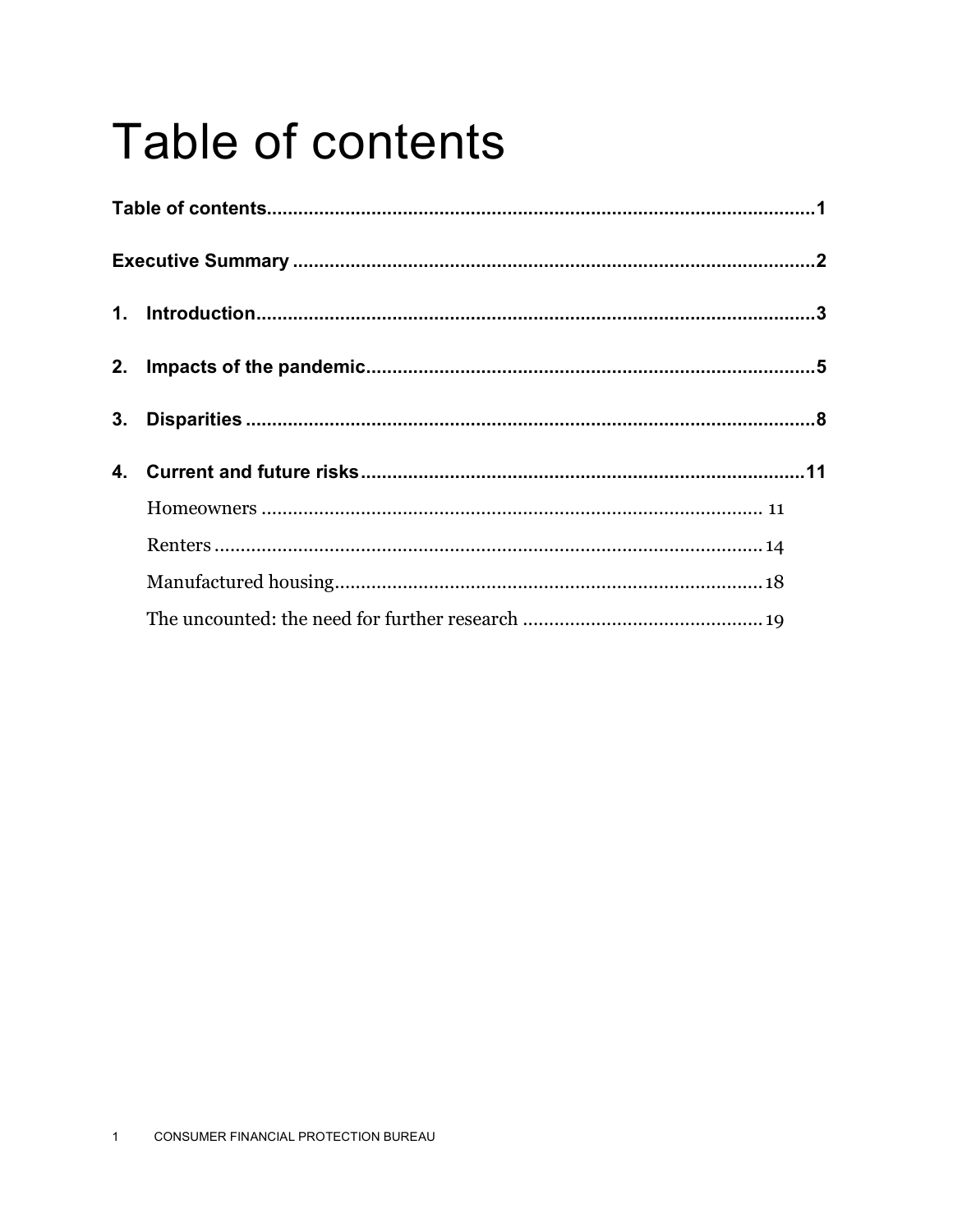## <span id="page-2-0"></span>Executive Summary

 Recession in 2010. Collectively, these households are estimated to owe almost \$90 billion in deferred principal, interest, taxes and insurance payments.[1](#page-2-1) At the same time, we are facing a rental crisis, with over 8 million rental households behind in their rent. While there are disproportionate number of them from communities of color. This report summarizes some of market, and particularly its impact on low income and minority households. In 2020, those who have fallen behind at least three months on their mortgage increased 250 percent to over 2 million households, and is now at a level not seen since the height of the Great significant differences from the last crisis, particularly a more stable mortgage market and substantial homeowner equity, there are a significant number of households at risk of losing their housing just as the U.S. economy is poised to emerge from the pandemic—a the relevant data and research on the impact of the pandemic on the rental and mortgage

<span id="page-2-1"></span><sup>1</sup> Black Knight, [blackknightinc.com/blog-posts/slow-and-steady-improvement-in-forbearances-continues-despite](https://blackknightinc.com/blog-posts/slow-and-steady-improvement-in-forbearances-continues-despite)weekly-increase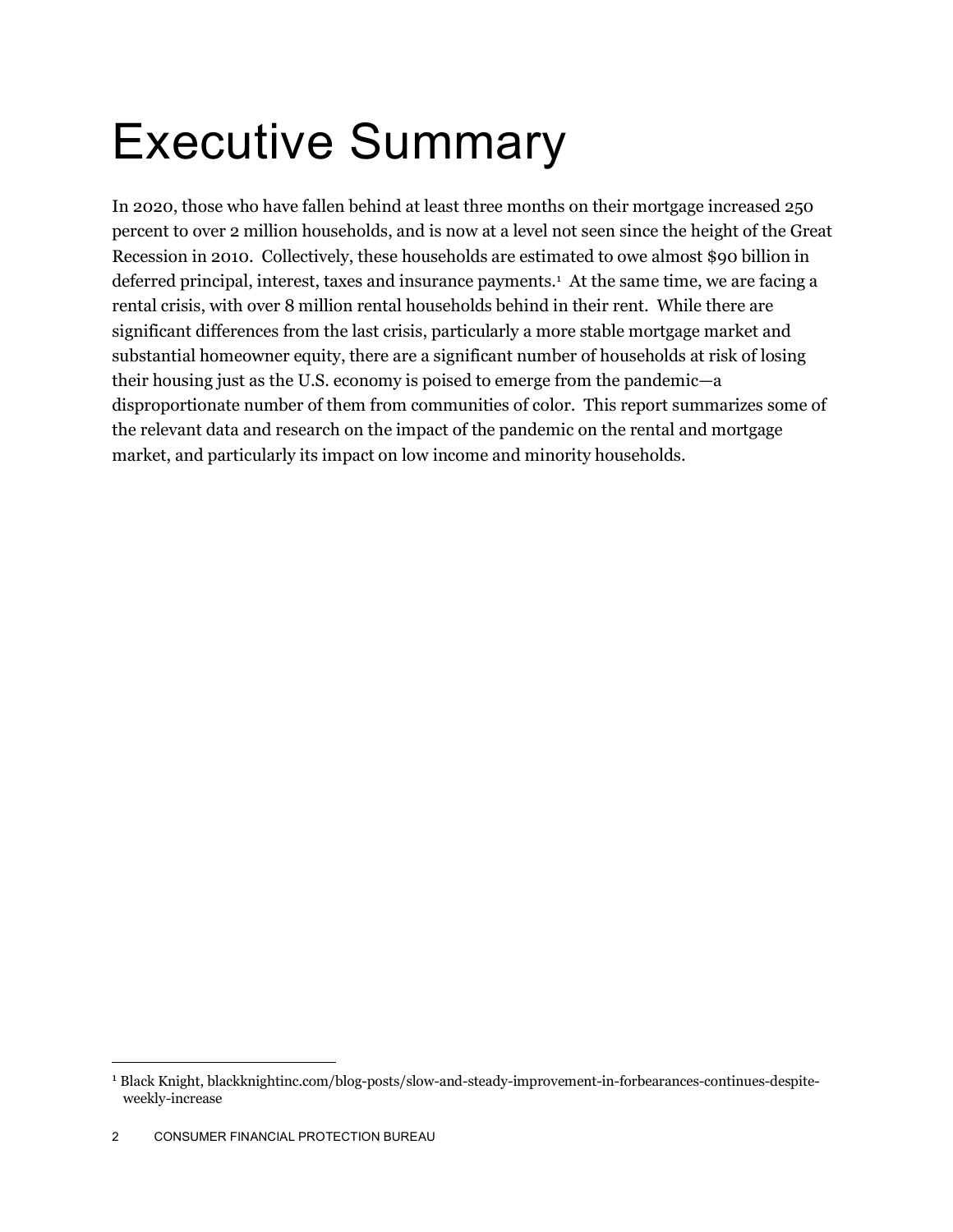### <span id="page-3-0"></span>1. Introduction.

 to foreclosure or eviction over the coming months. Black and Hispanic[5](#page-3-4) households were more than twice as likely to report being behind on their payments than white households. $^6$  $^6$  households with incomes above \$75,000.[7](#page-3-6) These disparities held true across all forms of tenure, 11 million renter[3](#page-3-2) and homeowner[4](#page-3-3) households were significantly overdue on their regular housing payments as of December 2020, placing them at heightened risk of losing their homes Households with incomes below \$75,000 were more than twice as likely to be behind than for both homeowners and renters.[8](#page-3-7) 

 Families that do not have access to safe, affordable, and stable housing, also referred to as housing insecurity, face the prospects of homelessness as well as a host of other negative of suspension and expulsion from school,<sup>[10](#page-3-9)</sup> and increased risks of chronic health conditions,<sup>[11](#page-3-10)</sup> to name a few. In the midst of a pandemic, housing insecurity can make it difficult for households outcomes. Housing insecurity has been associated with higher rates of depression,[9](#page-3-8) higher rates to comply with public health measures such as quarantining or restricting their number of close contacts.

 begin to expire, many households will face difficulties navigating significant payment arrearages or permanent income losses. Households that attempt to downsize, such as homeowners that Federal, state, and local policymakers have taken significant steps to help households navigate housing insecurity during the COVID-19 pandemic—from stimulus payments and enhanced unemployment assistance, to forbearance and moratoria on foreclosure and eviction. These government actions have reduced foreclosures and evictions so far; however, as these measures

<span id="page-3-1"></span><sup>&</sup>lt;sup>2</sup> This report was prepared by Kristin Wong.

<span id="page-3-3"></span><span id="page-3-2"></span><sup>&</sup>lt;sup>3</sup> Moody's Analytics' February 2021 baseline economic outlook (see Table 2)

 4 Black Knight Mortgage Monitor, December 2020, [blackknightinc.com/data-reports](https://blackknightinc.com/data-reports) (see Figure 2)

<span id="page-3-4"></span> 5 In this report, Hispanic includes individuals of all races that identify as Hispanic. Unless otherwise noted, the categories of Black, white, and Asian do not include individuals that identify as Hispanic.

<span id="page-3-5"></span> 6 Census Household Pulse Survey, Week 21 (December 9 – December 21)

<span id="page-3-6"></span> 7 Ibid.

<span id="page-3-7"></span> 8 Ibid.

<span id="page-3-8"></span> childhood: relation to onset, recurrence and remission of major depression. Psychol Med. 2003 Nov. 9 Gilman SE, Kawachi I, Fitzmaurice GM, Buka L. Socio-economic status, family disruption and residential stability in [pubmed.ncbi.nlm.nih.gov/14672243](https://pubmed.ncbi.nlm.nih.gov/14672243) 

<span id="page-3-9"></span> 10 Simpson G, Glenn Fowler M. Geographic Mobility and Children's Emotional/Behavioral Adjustment and School Functioning. Pediatrics. 1994 Feb. pediatrics.aappublications.org/content/93/2/303.short

<span id="page-3-10"></span>Functioning. Pediatrics. 1994 Feb. [pediatrics.aappublications.org/content/93/2/303.short](https://pediatrics.aappublications.org/content/93/2/303.short)<br><sup>11</sup> Busacker A, Kasehagen L, Association of residential mobility with child health: an analysis of the 2007 National Survey of Children's Health. Matern Child Health J. 2012 Apr. [pubmed.ncbi.nlm.nih.gov/22527774](https://pubmed.ncbi.nlm.nih.gov/22527774)/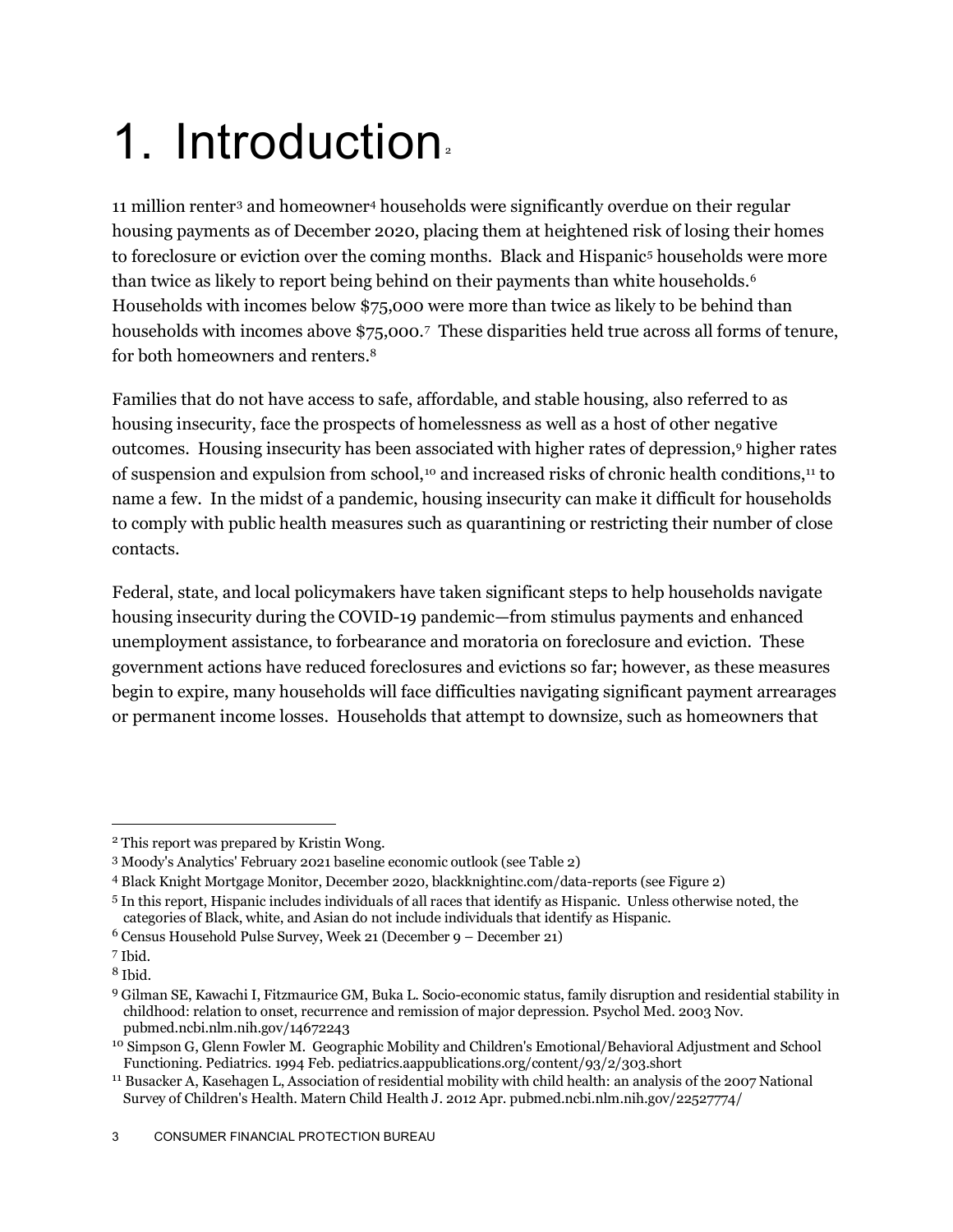choose to sell their homes to avoid foreclosure, may have few new housing options given the already limited supply of affordable housing.

Historically, housing insecurity has disproportionately affected communities of color. Discrimination, once endorsed by the government through redlining, has made Black and Hispanic families pay more for housing than white families over the decades. This has had severe consequences. Researchers estimated that during the Great Recession, Black and Hispanic borrowers were 76 percent and 71 percent more likely, respectively, to have lost their homes to foreclosure than white borrowers.<sup>12</sup> Many of these households are still recovering.

Given the widening gaps brought by the pandemic, addressing disparities in housing insecurity will play a key role in addressing the nation's racial inequities. Recent research has linked government actions, such as eviction moratoria, to lower transmission and mortality rates from [COVID-19.](https://COVID-19.13) [13](#page-4-1) These studies point to the importance of government action to stabilize outcomes for the most impacted communities.

<span id="page-4-0"></span><sup>&</sup>lt;sup>12</sup> Center for Responsible Lending, [responsiblelending.org/mortgage-lending/research-analysis/foreclosures-by-race](https://responsiblelending.org/mortgage-lending/research-analysis/foreclosures-by-race)and-ethnicity.pdf

<span id="page-4-1"></span><sup>13</sup> Leifheit, et al., Expiring Eviction Moratoriums and COVID-19 Incidence and Mortality (November 30, 2020), ssrn.com/abstract=3739576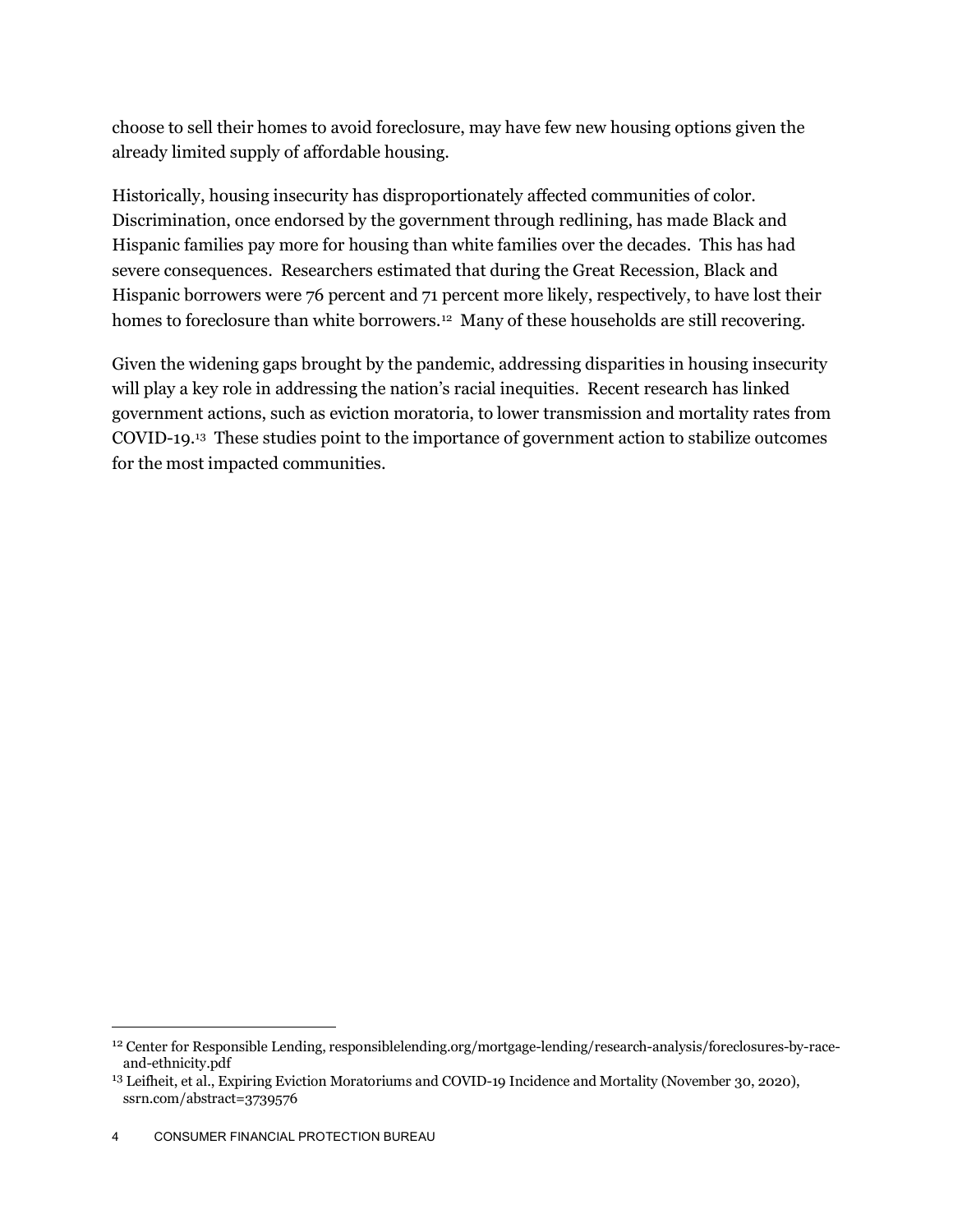## <span id="page-5-0"></span>2. Impacts of the pandemic

 housing payments as of December 2020, placing them at heightened risk of losing their homes over the coming months. Some of these households were already behind on their payments before the pandemic began, but many households experienced income shocks such as a job loss, 11 million renter and homeowner households were significantly overdue on their regular reduced hours, or the death of a family member.

 23 percent below 2019 levels (Figure 1). This represents a deficit of 3.8 million jobs, many of which were held by low-income households. At the beginning of the pandemic, employment fell swiftly and dramatically in response to public safety measures and falling consumer demand. Nine months later, despite some recovery, employment remains low. For example, leisure and hospitality employment remains





Source: CFPB analysis of Bureau of Labor Statistics data

<span id="page-5-1"></span><sup>&</sup>lt;sup>14</sup> This chart shows a sample group of employment sectors, primarily those that experienced the greatest changes in employment both in terms of volume and percent over the shown period.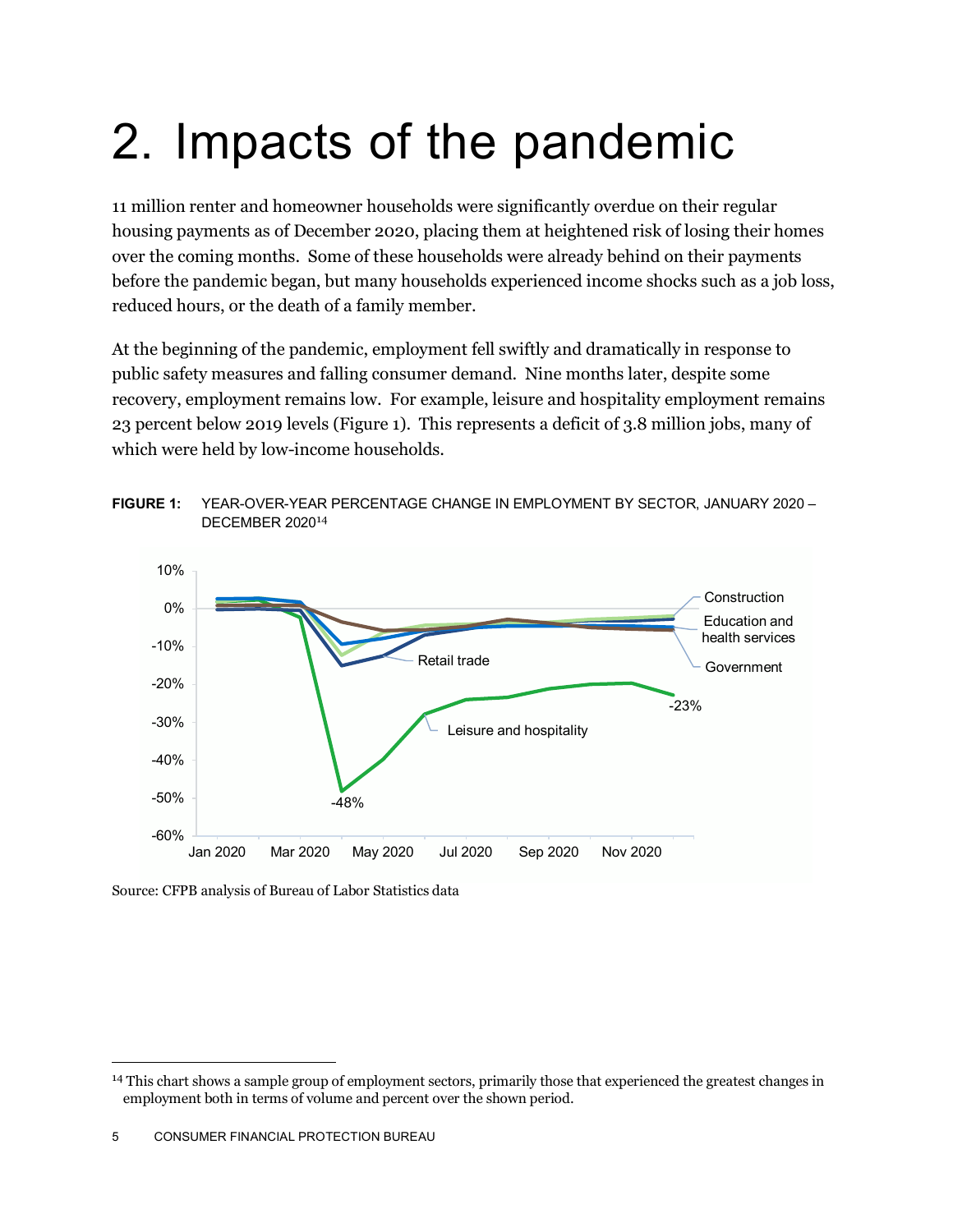percent in March 2020[.16](#page-6-1) Most of the delinquent loans, 2.1 million borrowers, were more than three months behind on payment, signaling severe economic distress (Figure 2). The number of homeowners behind on their mortgage has doubled since the beginning of the pandemic—six percent of mortgages were delinquent[15](#page-6-0) as of December 2020, up from three





Source: Black Knight Mortgage Monitor, December 2020

 The data suggest renters are struggling even more than homeowners. As of December 2020, an estimated 8.8 million renter households were behind on their rental payments.[17](#page-6-2) Low income renters were more likely to report that they were behind (Figure 3). More than one in four renters with incomes under \$25,000 reported that they were behind on their rent.

<span id="page-6-0"></span><sup>15</sup> Throughout this report, "delinquent" refers to borrowers who are behind on their scheduled payments. Many of these borrowers are in forbearance and are reported as current on their credit reports, in accordance with the

<span id="page-6-1"></span><sup>&</sup>lt;sup>16</sup> Black Knight Mortgage Monitor, December 2020, blackknightinc.com/data-reports

<span id="page-6-2"></span><sup>17</sup> Moody's Analytics' February 2021 baseline economic outlook

 6 CONSUMER FINANCIAL PROTECTION BUREAU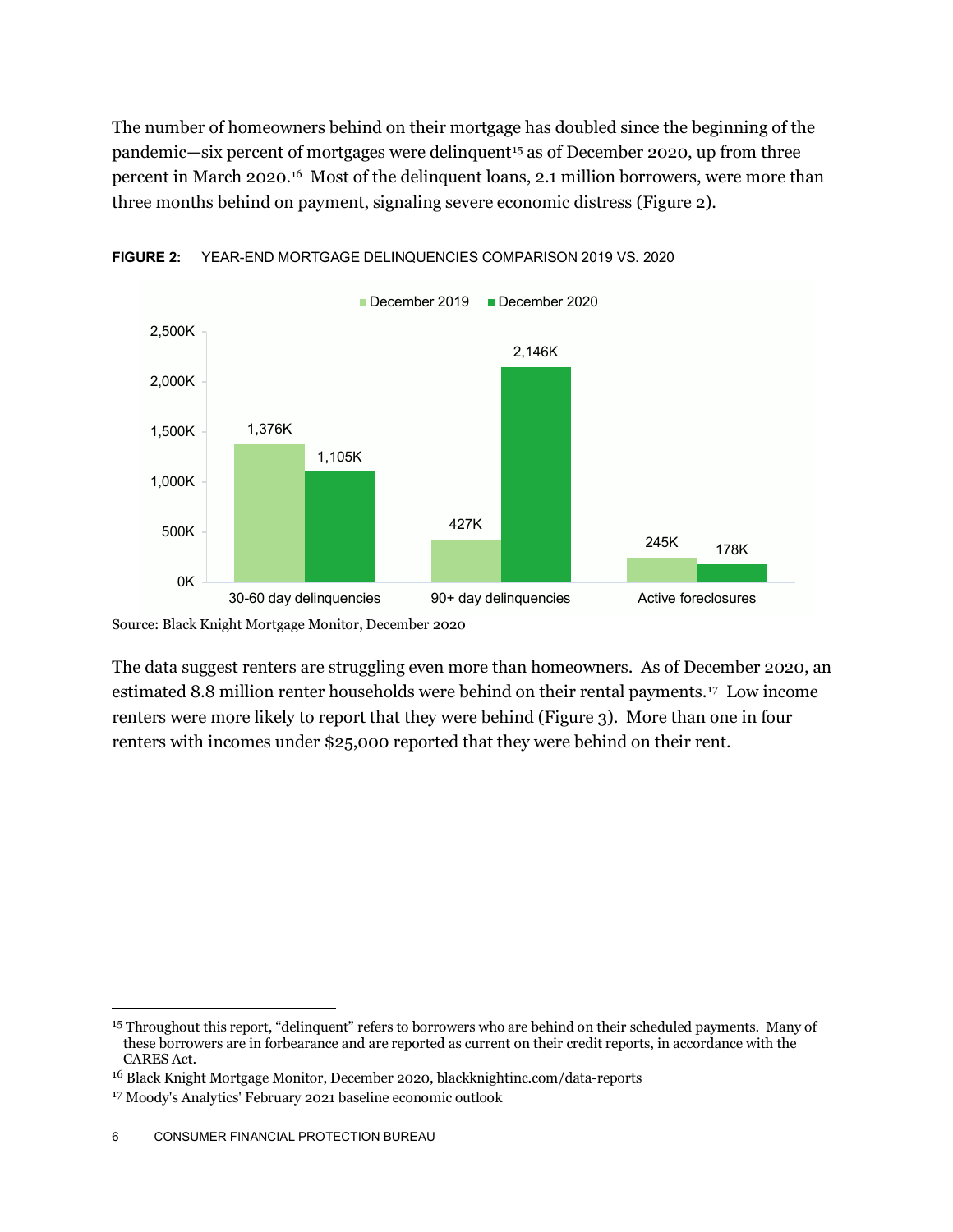

**FIGURE 3:** SHARE OF RENTER HOUSEHOLDS BEHIND ON RENT BY INCOME, DECEMBER 2020[18](#page-7-0) 

Source: CFPB analysis of Census Household Pulse Survey, Week 21 (December 9 – December 21)

<span id="page-7-0"></span><sup>&</sup>lt;sup>18</sup> CFPB tabulations from the Census Household Pulse Survey are based on "Household currently caught up on rent payments" and "Household currently caught up on mortgage payments." They exclude respondents that "did not report," they include renters that "occupy without rent" and homeowners that "own free and clear."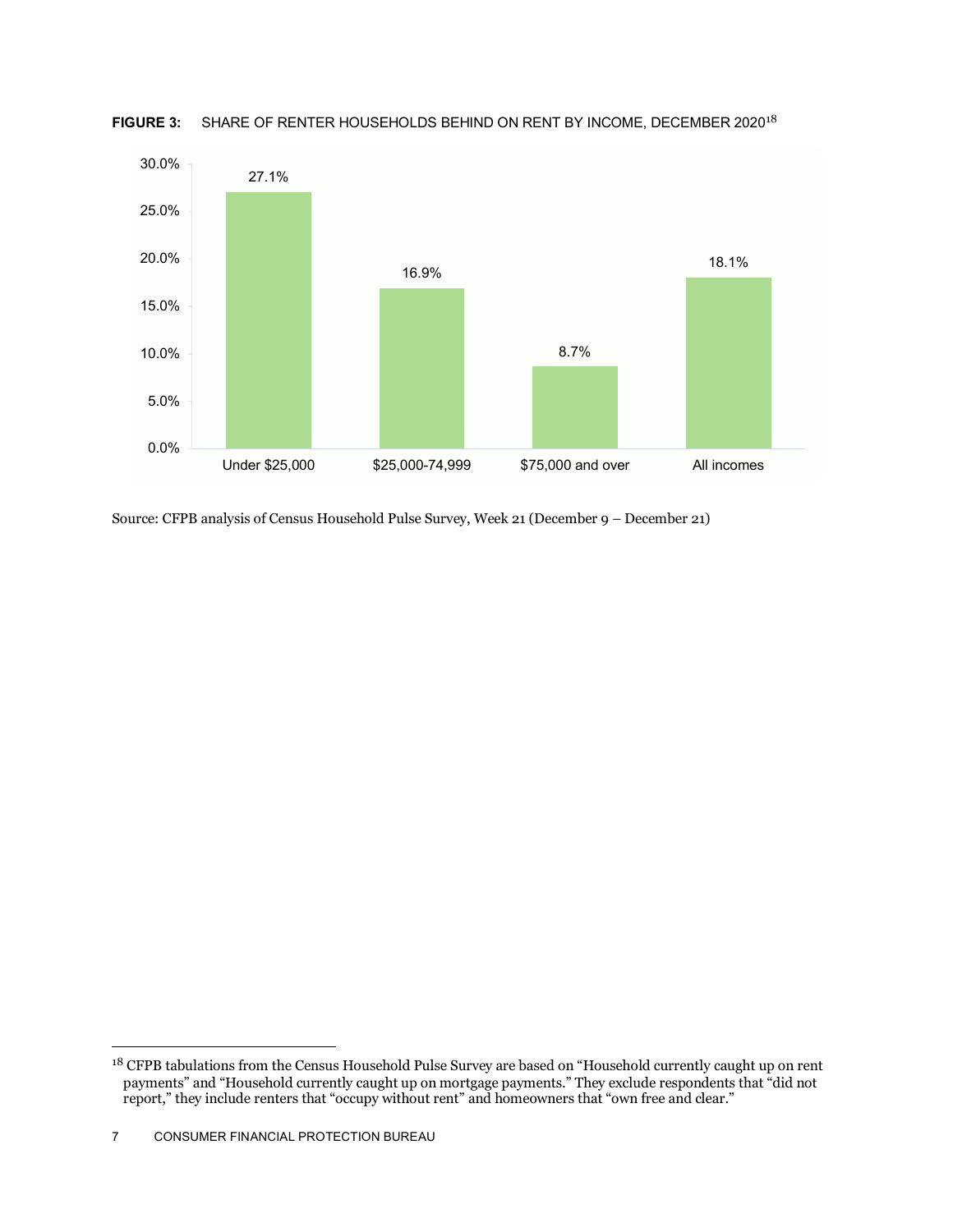## <span id="page-8-0"></span>3. Disparities

 Communities of color have disproportionately suffered the health and economic impacts of the COVID-19 pandemic, including increased levels of housing insecurity. As of December 2020, housing payments than white households (Figure 4). Black and Hispanic households were more than twice as likely to have reported being behind on



 **FIGURE 4:** SHARE OF HOUSEHOLDS BEHIND ON HOUSING PAYMENTS BY RACE/ETHNICITY AND TENURE, DECEMBER 2020

Source: CFPB analysis of Census Household Pulse Survey, Week 21 (December 9 – December 21)

 they were behind on their payments.[20](#page-8-2)  Black and Hispanic households are more than twice as likely to rent than white households;<sup>[19](#page-8-1)</sup> this explains some of the disparity. But even among mortgage holders, and across all income groups, Black and Hispanic homeowners were more likely than white homeowners to report that

 the last financial crisis (Figure 5). Given that FHA loans typically serve minorities, low-income Mortgage loans insured by the Federal Housing Administration (FHA loans) have fared significantly worse than other loan types; their delinquency levels exceed those that were seen in

<span id="page-8-1"></span><sup>19</sup> USAFacts, [usafacts.org/articles/who-is-renting-in-america-cares-act](https://usafacts.org/articles/who-is-renting-in-america-cares-act)

<span id="page-8-2"></span> 20 Census Household Pulse Survey, Week 21 (December 9 – December 21)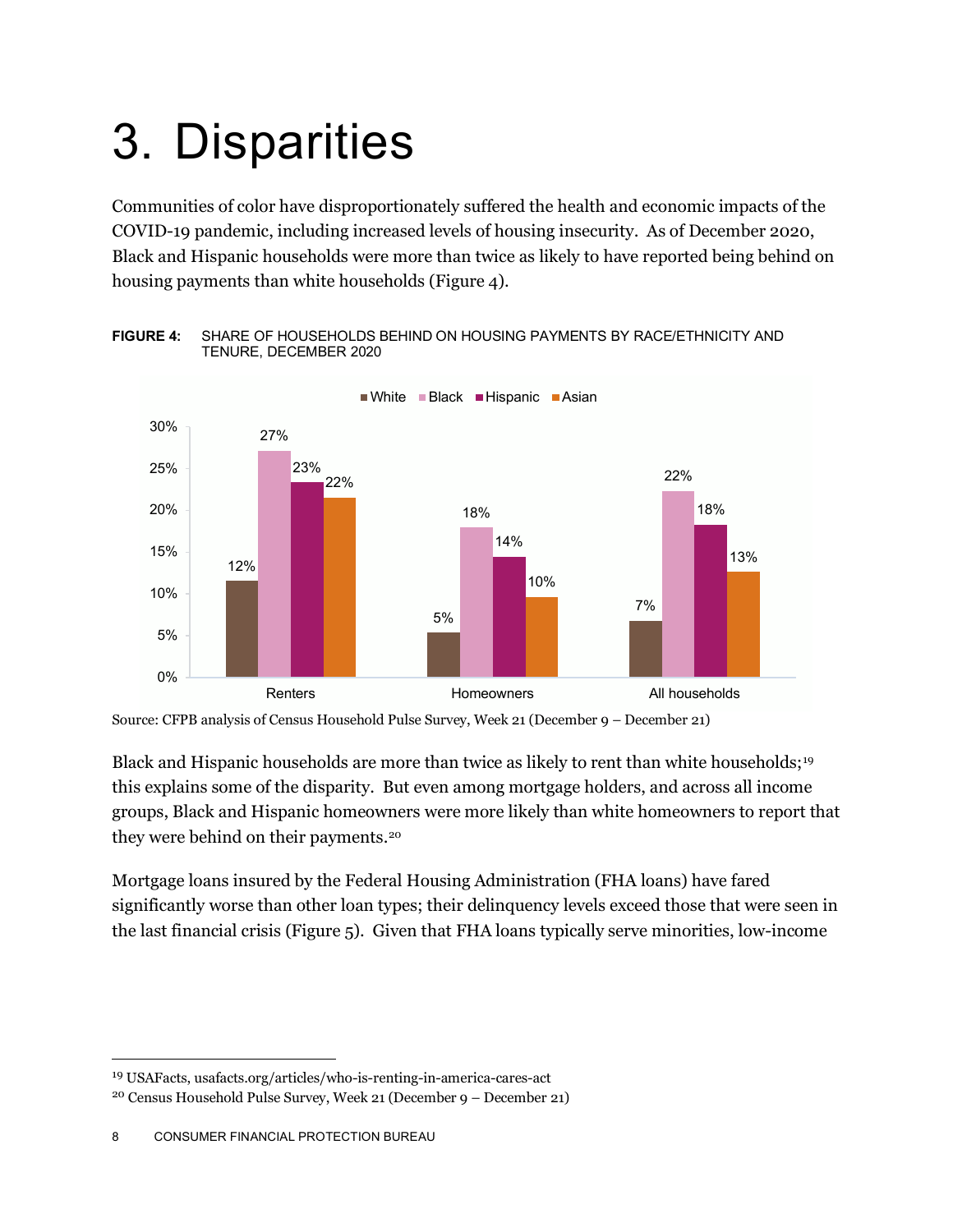delinquent loans are held by borrowers of color. borrowers, and first-time borrowers,<sup>21</sup> it is likely that a large share of the 2.1 million seriously



**FIGURE 5:** SERIOUS MORTGAGE DELINQUENCY RATE BY LOAN TYPE, Q1 2005 – Q3 2020

Notes: Not seasonally adjusted, serious mortgage delinquency includes loans 90+ days delinquent and loans in foreclosure Source: Mortgage Bankers Association, National Delinquency Survey, Q3 2020

 A multitude of factors contribute to these disparities in housing insecurity. Most simply, households of color were more likely to spend a larger share of their income on housing before the pandemic and were more likely to suffer an income shock during the pandemic. As of December 2020, the unemployment rates for Black adults and Hispanic adults were 3.9 and 5.0 percentage points higher than before the pandemic (Figure 6). In comparison, the white unemployment rate was 2.9 percentage points higher than before.

<span id="page-9-0"></span><sup>21</sup> U.S. Department of Housing and Urban Development, [hud.gov/sites/dfiles/Housing/documents/2020FHAAnnualReportMMIFund.pdf](https://hud.gov/sites/dfiles/Housing/documents/2020FHAAnnualReportMMIFund.pdf)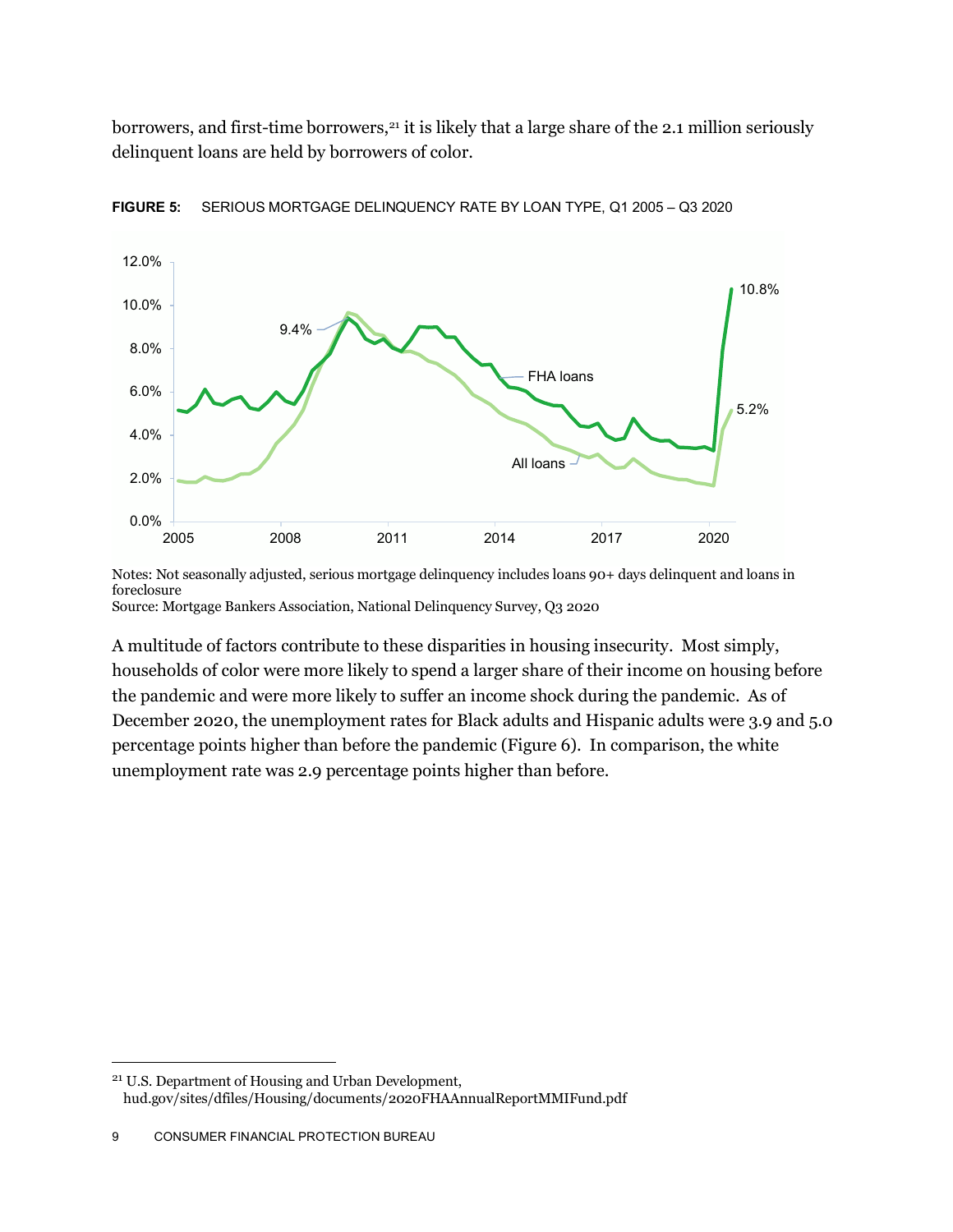

**FIGURE 6:** UNEMPLOYMENT RATE BY RACE AND ETHNICITY, JANUARY 2020 – DECEMBER 2020<sup>22</sup>

Source: Federal Reserve Bank of St. Louis

<span id="page-10-0"></span><sup>&</sup>lt;sup>22</sup> The categories of white, Black, and Asian include individuals that identify as Hispanic.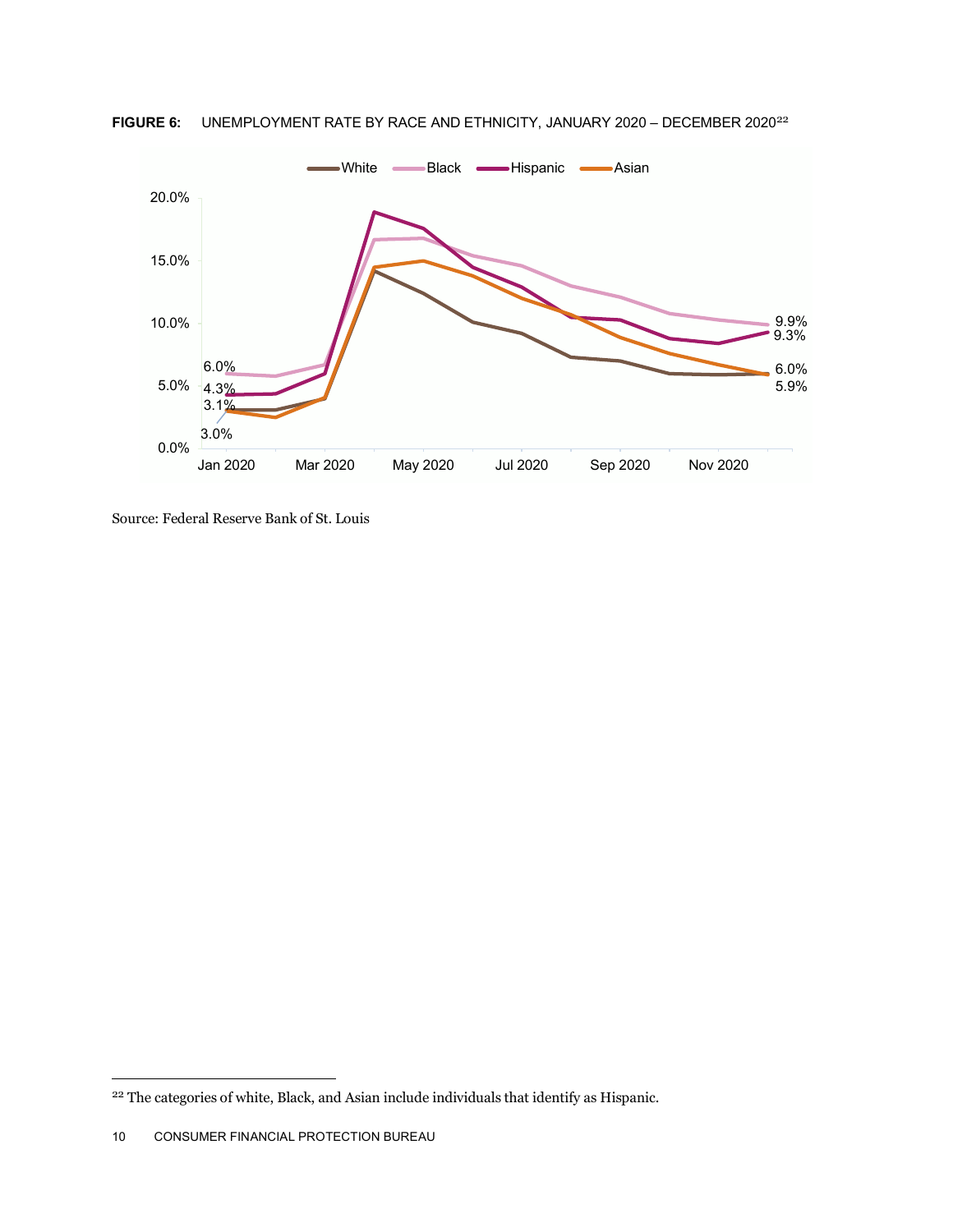## <span id="page-11-0"></span>4. Current and future risks

 expiration dates. Additionally, many households, particularly renters, will have significant arrears that these policies may not fully address. Given the dramatic and unforeseeable challenges raised by the COVID-19 pandemic, policymakers swiftly responded to the crisis with updated mortgage relief policies, and foreclosure and eviction moratoria. These measures have been crucial lifelines to housing insecure consumers; however, many of these measures are nearing or have already reached their

#### <span id="page-11-1"></span>Homeowners

United States Department of Agriculture (USDA) allow up to 18 months of forbearance. offer similar protections for those loans. As of January 2021, there were 2.7 million borrowers in active forbearance (Table 1). Of these borrowers, more than 900,000 will have been in forbearance for over a year as of April 2021 and have more than three months of missed Under the Coronavirus Aid, Relief, and Economic Security (CARES) Act, homeowners with GSE (Fannie Mae and Freddie Mac) and federally-backed mortgages have the right to request and obtain a forbearance for up to 180 days, and an extension for another 180 days (for a total of 360 days). Guidance from the GSEs, FHA, the Department of Veterans Affairs (VA), and the Privately-owned mortgages are not covered by the CARES Act, but many servicers and investors payments.<sup>23</sup>

| <b>Metric</b>                        | <b>Fannie &amp; Freddie</b> | <b>FHA &amp; VA</b> | Other** | Total     |
|--------------------------------------|-----------------------------|---------------------|---------|-----------|
| Loans in Forbearance*                | 929,000                     | 1.140.000           | 675,000 | 2,744,000 |
| UPB of Loans in Forbearance (\$Bil)* | \$193                       | \$195               | \$160   | \$548     |
| Share of Loans in Forbearance*       | 3.3%                        | $9.4\%$             | $5.2\%$ | $5.2\%$   |
| Active Loan Count (Mil)*             | 27.9                        | 121                 | 13.0    | 53.0      |

**TABLE 1:** MORTGAGE LOANS IN FORBEARANCE BY LOAN TYPE, JANUARY 2021

 Notes: \*Figures in this table are based on observations from Black Knight's McDash Flash data set and are extrapolated to estimate the full mortgage market; \*\*Other category includes held in portfolios, private labeled securities, or by other entities

Source: Black Knight Mortgage Monitor, December 2020

 Most borrowers that have exited forbearance so far have been able to resume payments without any issue—28 percent remained current during forbearance, making their regular payments; 26 percent took a payment deferral or partial claim, placing the deferred amount at the end of the

<span id="page-11-2"></span><sup>23</sup> Black Knight Mortgage Monitor, December 2020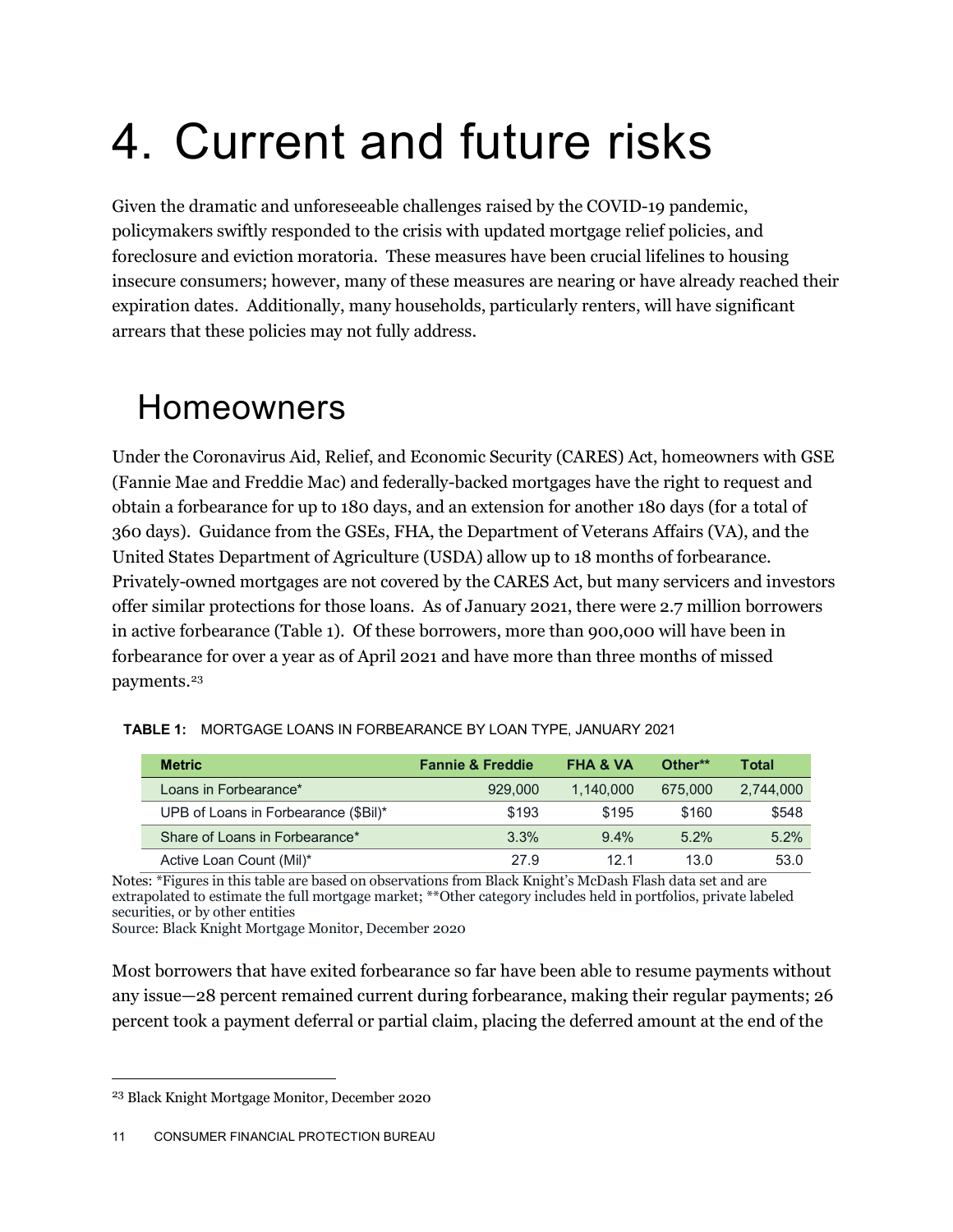forbearance. Borrowers who have been in forbearance longer are more likely to be experiencing severe hardship, and they are more likely to have trouble resuming payments (Figure 7). It will loan; and 16 percent were able to repay the deferred amount in one lump-sum directly after the end of forbearance.[24](#page-12-0) However, many of those exits occurred after six or fewer months of be critical to monitor these borrowers in the coming months.



#### **FIGURE 7:** MONTHLY FORBEARANCE EXITS BY REASON, JUNE 2020 – JANUARY 2021

Source: Mortgage Bankers Association Weekly Forbearance and Call Volume Survey, February 2021

 a result, the rates of foreclosures starts and loans in foreclosure were at historic lows in 2020 (Figure 8). When foreclosure moratoria begin to end, these metrics will be key to gauging the 90 days delinquent on their mortgage and may have heightened risk of foreclosure initiation. The CARES Act and guidance from the GSEs, FHA, VA, and USDA have prohibited lenders and servicers of GSE and federally-backed loans from beginning foreclosures through June 2021. As housing insecurity of homeowners, especially for the 2.1 million borrowers that are more than

<span id="page-12-0"></span><sup>24</sup> Mortgage Bankers Association Weekly Forbearance and Call Volume Survey, February 2021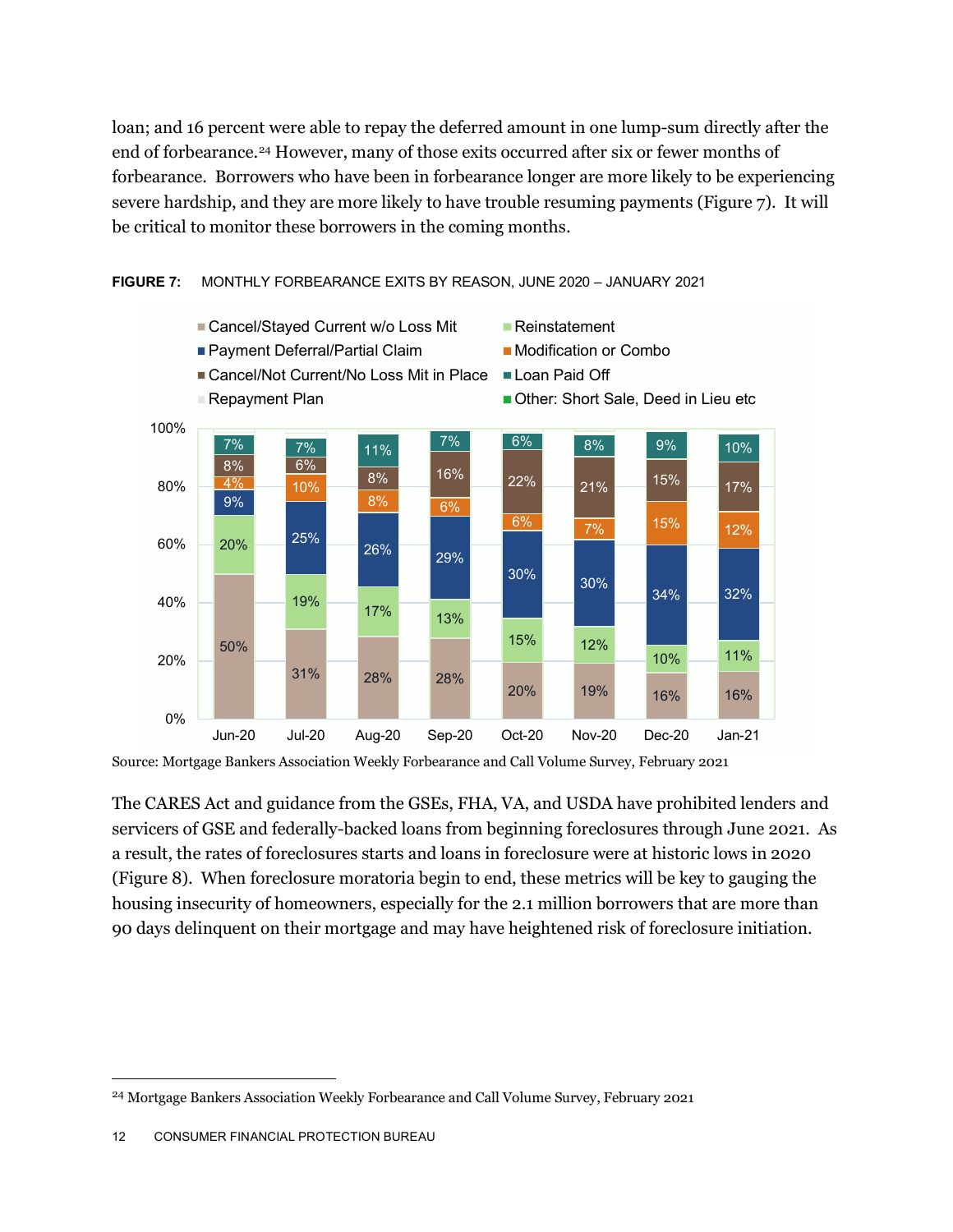



Source: Mortgage Bankers Association, National Delinquency Survey, Q3 2020

 payments but have not taken forbearance (Figure 9). If these borrowers do not reach an will have limited options to avoid foreclosure initiation when the moratoria end. Of particular risk are the 263,000 borrowers that are more than 90 days behind on housing agreement with their servicers on a workout option before the moratoria expire, these borrowers



 **FIGURE 9:** MORTGAGE LOANS 90+ DAYS DELINQUENT OR IN FORECLOSURE BY FORBEARANCE STATUS, ENTERING JANUARY 2021

Source: Black Knight Mortgage Monitor, December 2020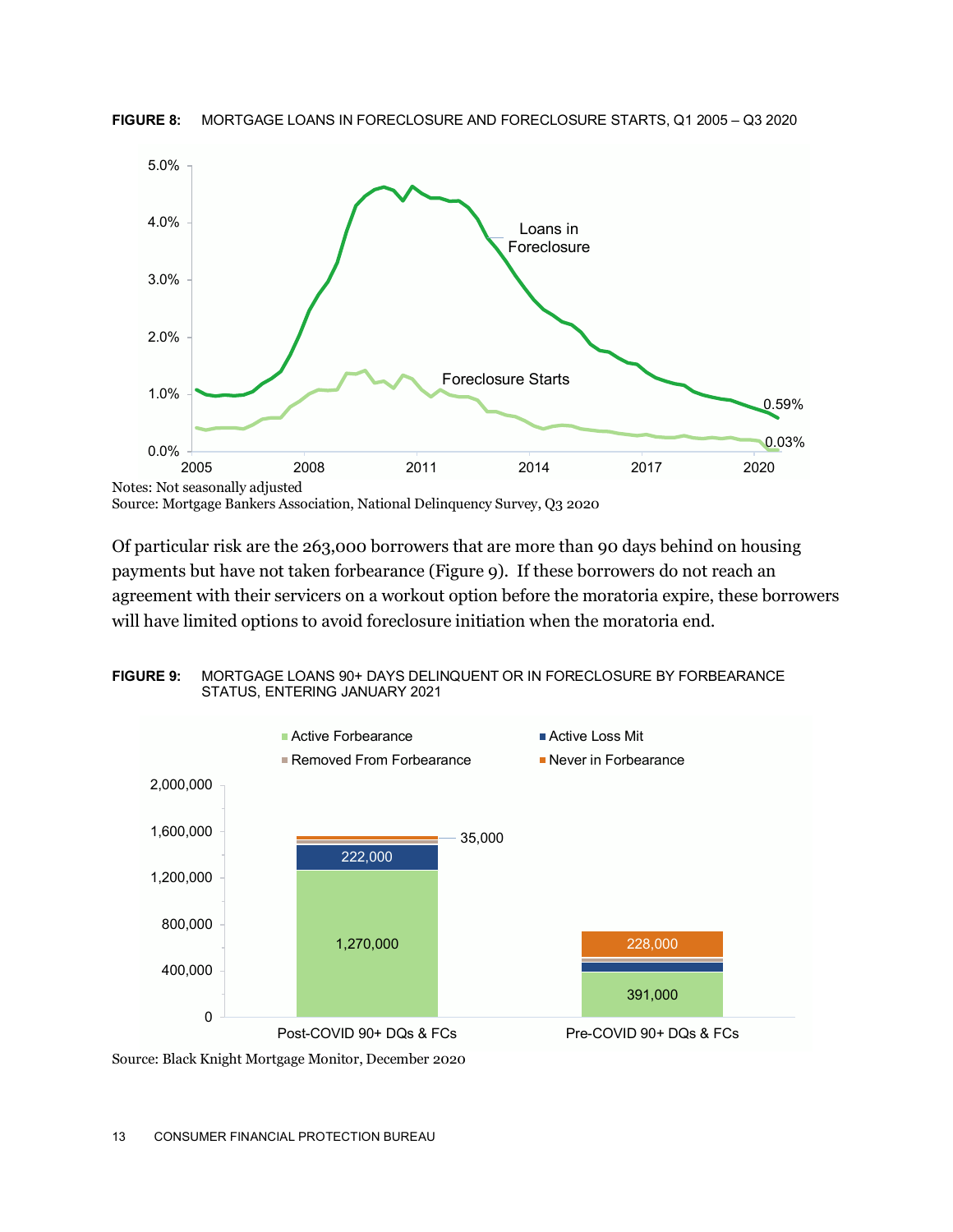### <span id="page-14-0"></span>Renters

 Protections for renters have been less robust than those for homeowners. Federal, state, and thousands of renters continue to be evicted weekly (Figure 10). Unlike for homeowners, there are no formal policies that allow renters to defer housing payments. Additionally, low-income renters face preexisting barriers such as limited affordable housing—just 36 rental units are affordable and available for every 100 extremely low-income renter households,<sup>[25](#page-14-1)</sup> and often lack local governments enacted eviction moratoriums that have slowed the pace of evictions, yet access to legal counsel when given an eviction notice.

 **FIGURE 10:** CUMULATIVE EVICTION FILINGS ACROSS SELECT CITIES AND STATES IN 2020 VS. HISTORICAL AVERAGE



2020 - HISTORICAL AVERAGE Source: Eviction Lab (Princeton University), Eviction Tracking System data

 As discussed earlier, 8.8 million renters were behind on their rental payments as of December 2020. Many of these renters are protected by the eviction moratoria but will be at risk of losing

<span id="page-14-1"></span> line or 30% of the area median income (AMI), whichever is greater" 25 National Low Income Housing Coalition (NLIHC), [reports.nlihc.org/sites/default/files/gap/Gap-](https://reports.nlihc.org/sites/default/files/gap/Gap)Report\_2020.pdf; NLIHC defines extremely low-income households as "those with incomes at or below the poverty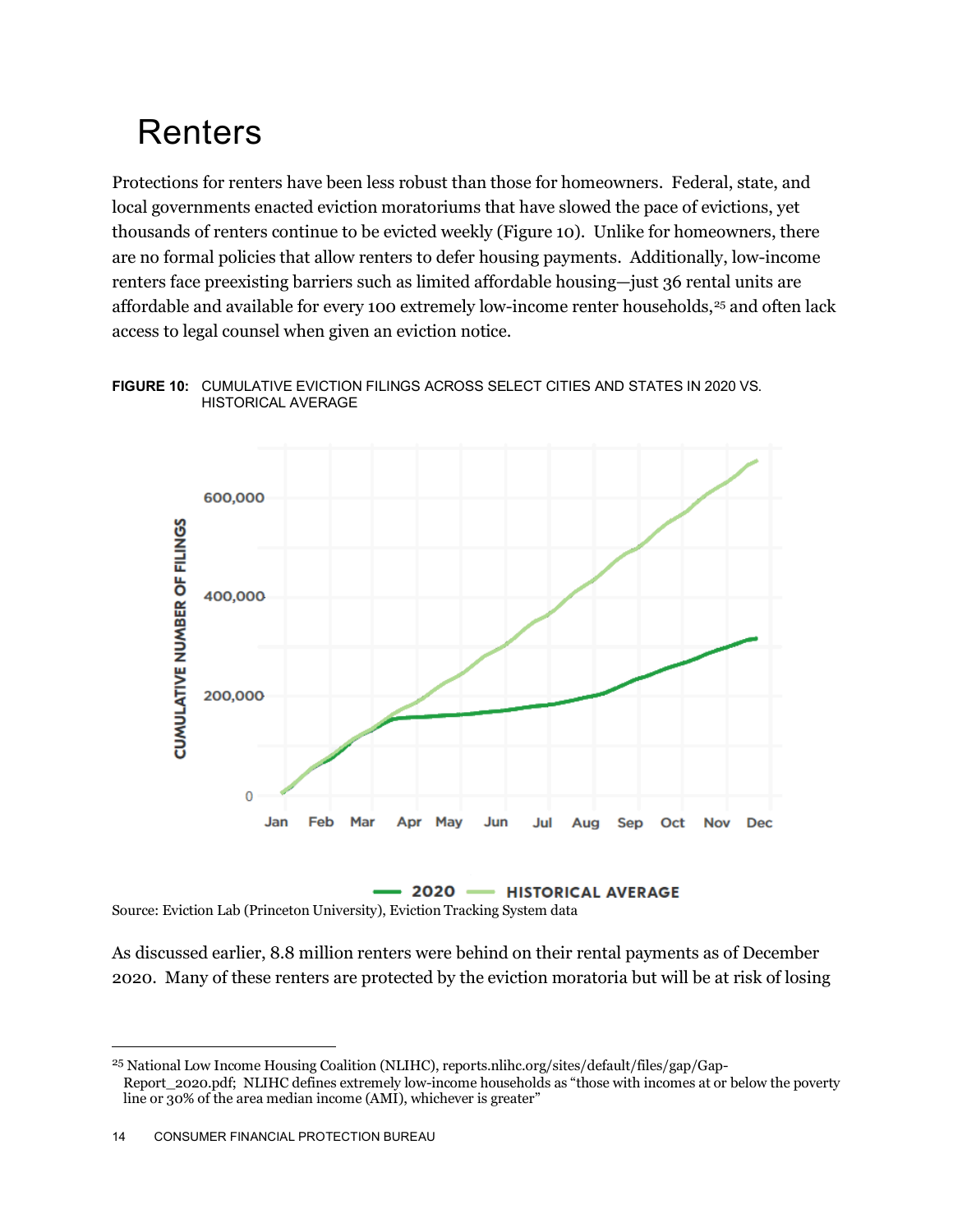their homes once the policies end. In August 2020, some estimates projected that up to 30 to 40 million individuals in 13 to 17 million renter households were at risk of eviction over the course of the pandemic, assuming no further interventions.[26](#page-15-0) In comparison, approximately 900,000 renter households are evicted in a typical year. $^{27}$  $^{27}$  $^{27}$ 

 As of December 2020, 9 percent of renters reported that it is likely they will be evicted in the next two months, with rates highest for Black and Hispanic renters (Figure 11). Since Black and eviction crisis would fall hardest on communities of color. Hispanic households are more than twice as likely to be renters than white households, an



**FIGURE 11:** SHARE OF RENTERS THAT REPORT IT IS LIKELY THEY WILL BE EVICTED, DECEMBER 2020

 their rental payments for an extended period. Additionally, there are no across-the-board homeowners can repay missed payments using the equity from their home when they sell or installments. For most renters, there are no programs akin to mortgage forbearance that allow them to defer programs available to deal with missed rental payments once the eviction moratoria end; refinance, or modify their loan so that they can repay their missed payments in manageable

 deferment plan.[28](#page-15-2) Small landlords, those that own fewer than 10 rental units, have been In one survey of small landlords, only 40 percent reported that they offered some sort of rent

<span id="page-15-0"></span><sup>26</sup> Aspen Institute, [aspeninstitute.org/blog-posts/the-covid-19-eviction-crisis-an-estimated-30-40-million-people-in](https://aspeninstitute.org/blog-posts/the-covid-19-eviction-crisis-an-estimated-30-40-million-people-in)america-are-at-risk

<span id="page-15-1"></span> 27 Eviction Lab, Princeton University, [evictionlab.org/national-estimates](https://evictionlab.org/national-estimates) 

<span id="page-15-2"></span><sup>28</sup> [Avail.co](https://Avail.co), avail.co/blog/landlords-and-renters-struggling-to-make-ends-meet-during-covid-19-uncertainty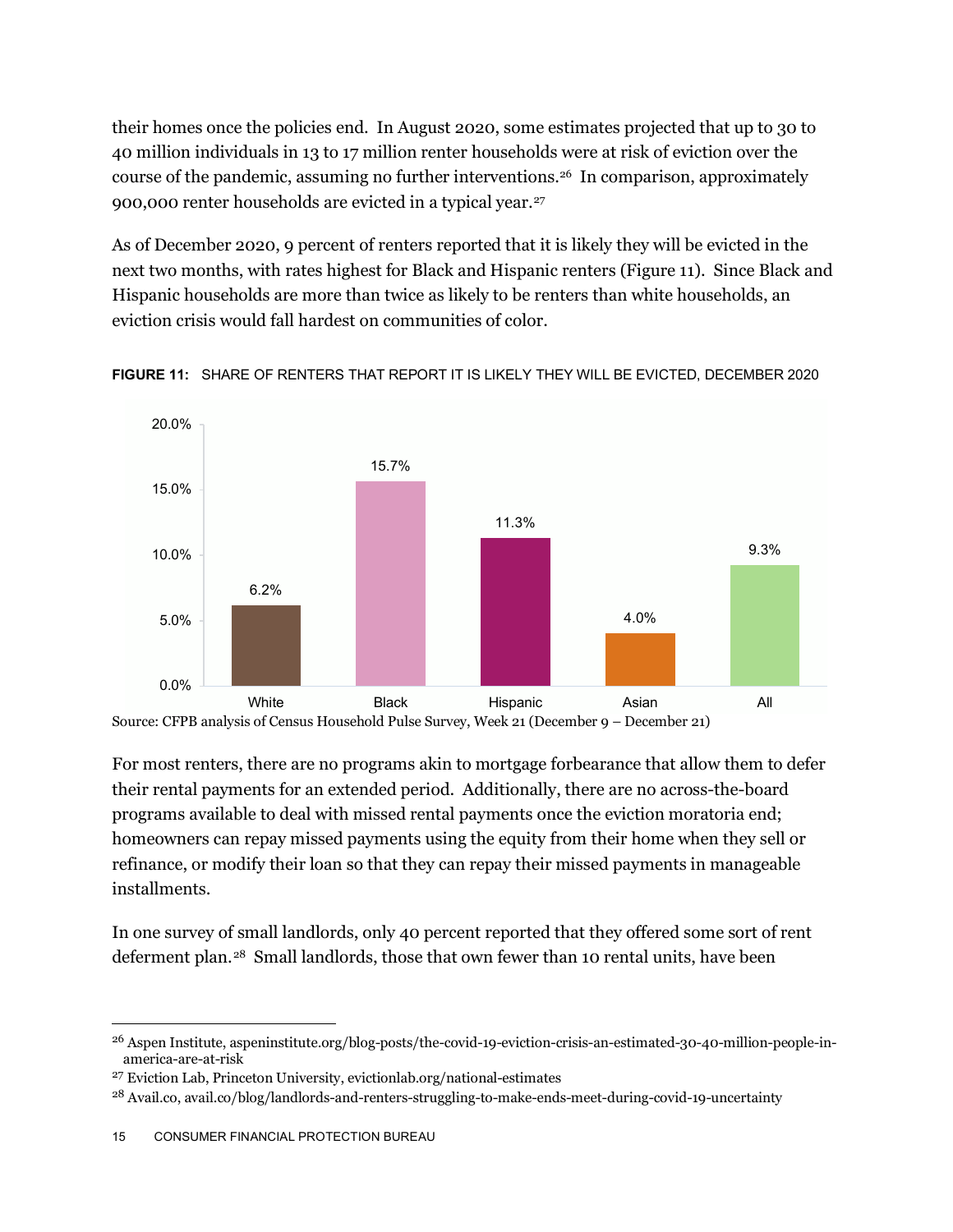into savings or using credit cards to make it through the pandemic (Figure 12). Small landlords own more than half of all rental units in the U.S. [29](#page-16-0)  struggling during the pandemic as well. For this subset of landlords, many reported dipping





Source: [Avail.co](https://Avail.co), August 2020 National Survey of Avail Landlords

 Assistance program to assist renters cover rent and utilities, as well as the arrears on these housing costs. During the same time period, researchers estimated that renters owed \$44.1 billion in total back rent (Table 2). For the average delinquent renter, that is over three months and \$5,015 of missed rent and utilities .[30](#page-16-1) Consumer advocates have recommended that In December 2020, the federal government allocated \$25 billion to the Emergency Rental policymakers dedicate \$100 billion in order to cover the rental payments of cost-burdened lowincome renters.[31](#page-16-2)

<span id="page-16-0"></span> 29 Urban Institute, [urban.org/urban-wire/black-and-hispanic-landlords-are-facing-great-financial-struggles](https://urban.org/urban-wire/black-and-hispanic-landlords-are-facing-great-financial-struggles)because-covid-19-pandemic-they-also-support-their-tenants-higher-rates

<span id="page-16-1"></span><sup>30</sup> Moody's Analytics' February 2021 baseline economic outlook

<span id="page-16-2"></span><sup>31</sup> National Low Income Housing Coalition, [nlihc.org/sites/default/files/Need-for-Rental-Assistance-During-the](https://nlihc.org/sites/default/files/Need-for-Rental-Assistance-During-the)-COVID-19-and-Economic-Crisis.pdf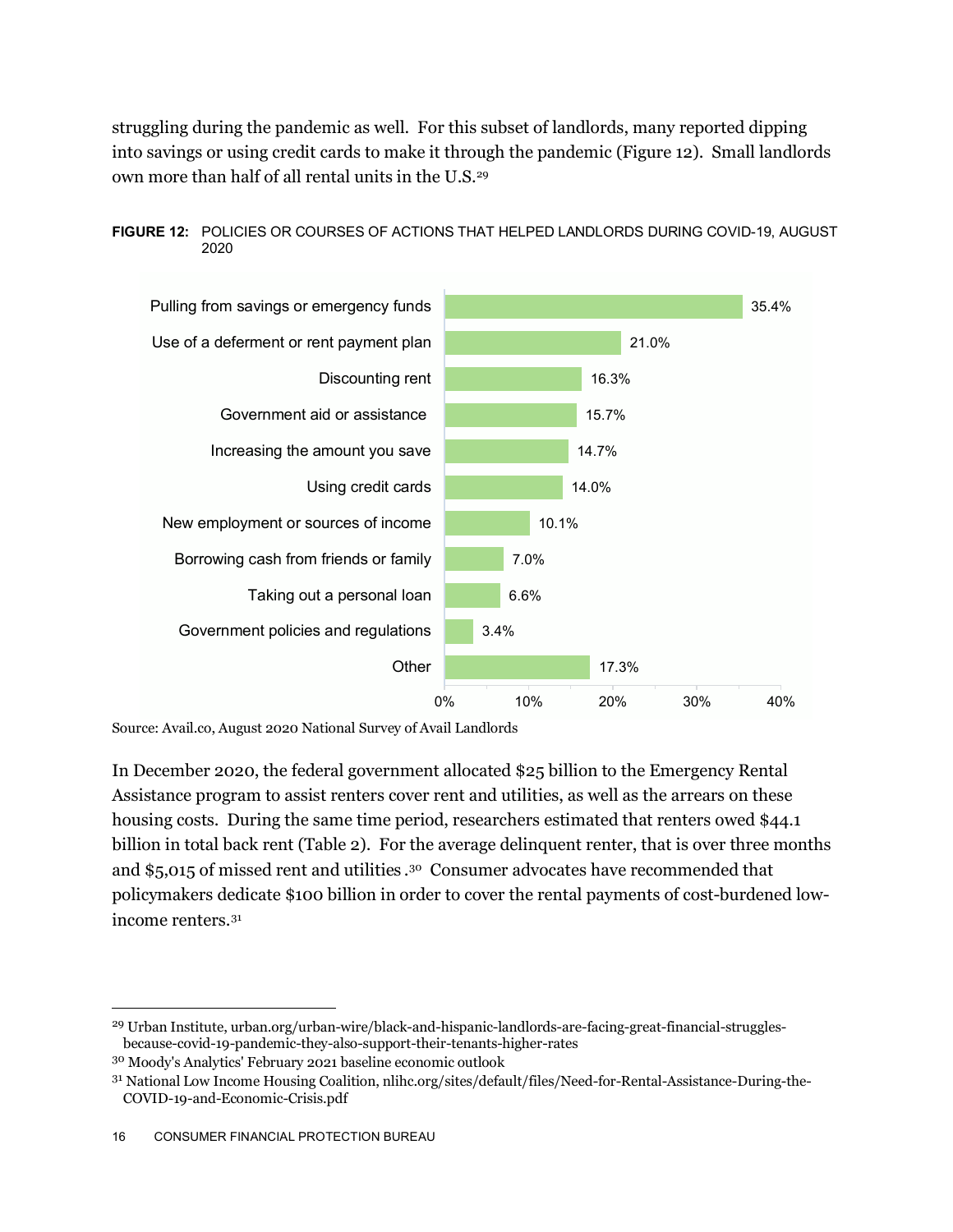| <b>Metric</b>                                    | <b>Dec '20</b> | <b>Jan '21</b> | <b>Feb '21</b> | <b>Mar '21</b> | <b>Apr '21</b> | <b>May '21</b> | <b>Jun '21</b> |
|--------------------------------------------------|----------------|----------------|----------------|----------------|----------------|----------------|----------------|
| Delinquent rent, utilities & late<br>fees, \$Bil | 44.1           | 52.6           | 36.3           | 31.9           | 34.9           | 38.5           | 41.2           |
| Number of delinguent renters, Mil                | 8.8            | 9.4            | 7.3            | 6.0            | 6.3            | 6.6            | 6.7            |
| Amount delinquent per renter, \$                 | 5,015          | 5,586          | 4,964          | 5,282          | 5.499          | 5,854          | 6,148          |
| Rent, utilities & late fees, \$ per<br>month     | 1,425          | 1.420          | 1.410          | 1.401          | 1.397          | 1.399          | 1,400          |
| Rent                                             | 1,134          | 1,130          | 1,120          | 1,110          | 1,105          | 1.105          | 1,105          |
| <b>Utilities</b>                                 | 291            | 290            | 290            | 291            | 292            | 294            | 295            |
| Late fees                                        | 50             | 50             | 50             | 50             | 50             | 50             | 50             |
| Average months delinquent                        | 3.4            | 3.8            | 3.4            | 3.6            | 3.8            | 4              | 4.2            |

#### **TABLE 2:** ESTIMATES OF DELINQUENT RENTERS AND OUTSTANDING PAYMENTS, FEBRUARY 2021

 Notes: Based on Moody's Analytics' February 2021 baseline economic outlook; assumes no additional fiscal relief; includes all delinquent renters, not just renters impacted directly by the pandemic Sources: Census Pulse Survey, BLS CES, Census HVS, Equifax, Moody's Analytics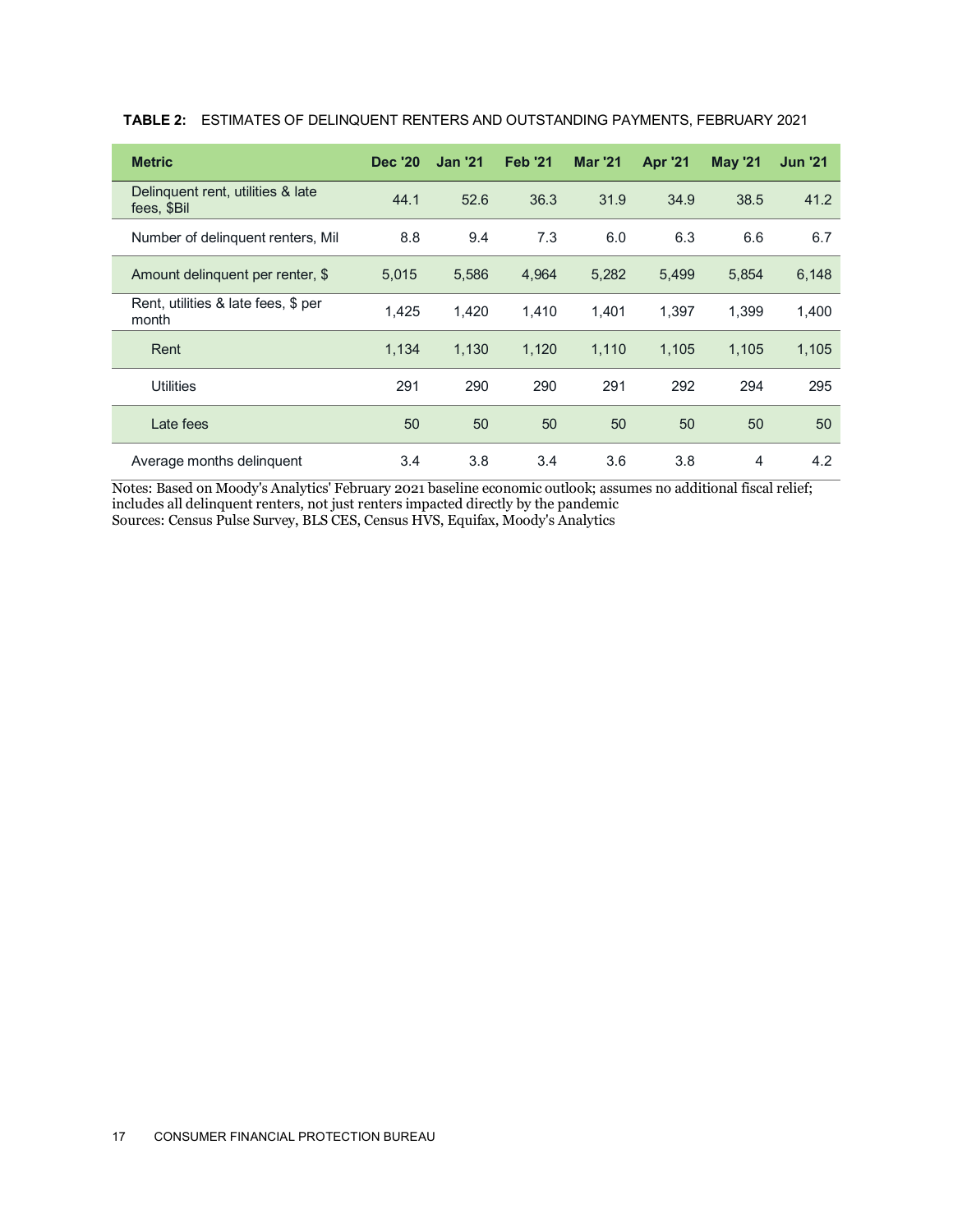### <span id="page-18-0"></span>Manufactured housing

 The 22 million Americans living in manufactured homes face greater housing security risk than 28 percent of residents of manufactured homes reported being behind on their housing small-to-mid sized multi-unit buildings (Figure 13). those living in other forms of housing during the COVID-19 pandemic.[32](#page-18-1) As of December 2020, payments compared to 12 percent of single-family home residents, and 18 percent of residents in



 **FIGURE 13:** SHARE OF HOUSEHOLDS BEHIND ON THEIR HOUSING PAYMENTS BY STRUCTURE TYPE, DECEMBER 2020

 Both homeowners and renters living in manufactured homes are generally more economically vulnerable. On average, they have lower incomes (Figure 14), and are more likely to work in occupations affected by the pandemic.[33](#page-18-2)

 (December 9 – December 21) Source: Joint Center for Housing Studies (Harvard University) analysis of Census Household Pulse Survey, Week 21

<span id="page-18-1"></span><sup>32</sup> Urban Institute, [urban.org/urban-wire/22-million-renters-and-owners-manufactured-homes-are-mostly-left-out](https://urban.org/urban-wire/22-million-renters-and-owners-manufactured-homes-are-mostly-left-out)pandemic-assistance

<span id="page-18-2"></span> 33 Urban Institute, [urban.org/urban-wire/22-million-renters-and-owners-manufactured-homes-are-mostly-left-out](https://urban.org/urban-wire/22-million-renters-and-owners-manufactured-homes-are-mostly-left-out)pandemic-assistance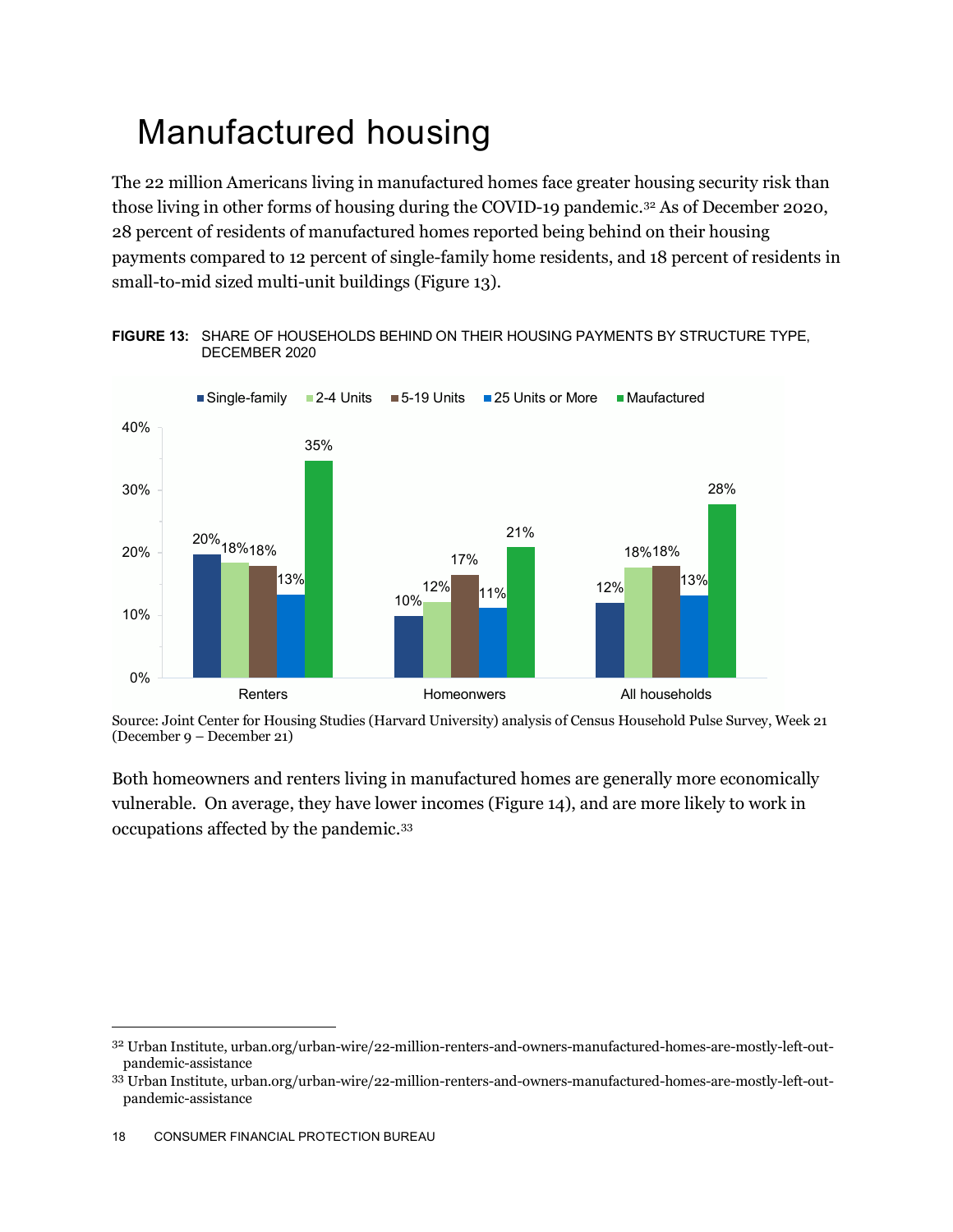

**FIGURE 14:** MEDIAN HOUSEHOLD INCOME OF OWNERS AND RENTERS BY HOUSING TYPE

Source: Urban Institute analysis of 2013-18 American Community Survey

 to purchase their homes have fewer consumer protections than those using a mortgage.[34](#page-19-1) These Additionally, most owners of manufactured homes do not have CARES Act covered mortgages securing their homes. Many owners of manufactured homes finance their purchase with personal property loans instead of mortgage loans, the majority of which are not covered by the CARES Act. And even homeowners that do use traditional mortgages are less likely to obtain federally-backed ones. Outside of the CARES Act, homeowners that use personal property loans protections can make these homeowners more vulnerable in the case of foreclosure or repossession.

#### <span id="page-19-0"></span>The uncounted: the need for further research

 This report provides some of the basic metrics policymakers should be aware of as they navigate key decisions in the upcoming months of the COVID-19 pandemic. However, it would be irresponsible to not mention the consumers that are not reflected in the above data points.

Data on renters and evictions remains limited. There exists no data source that provides timely, nationwide data on evictions, without which it is difficult to understand the true extent of the

<span id="page-19-1"></span><sup>34</sup> CFPB, [files.consumerfinance.gov/f/201409\\_cfpb\\_report\\_manufactured-housing.pdf](https://files.consumerfinance.gov/f/201409_cfpb_report_manufactured-housing.pdf)